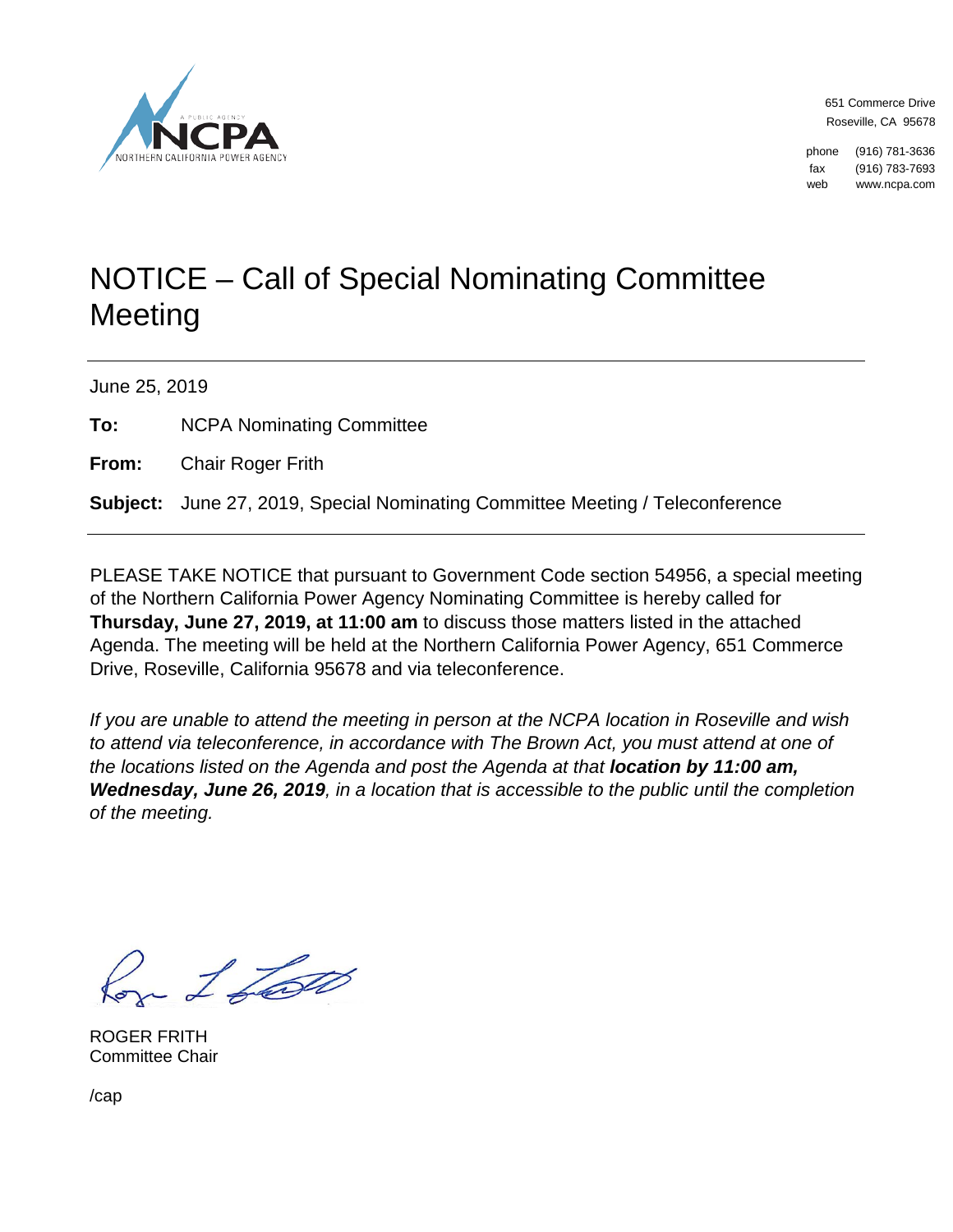

651 Commerce Drive Roseville, CA 95678

phone (916) 781-3636 fax (916) 783-7693 web www.ncpa.com

# Agenda – Special Committee Meeting

**Date:** June 27, 2019 **Subject: NCPA Nominating Committee Meeting / Teleconference Location:** NCPA, 651 Commerce Drive, Roseville, California **Time**: 11:00 am

**\*\*\* In compliance with the Brown Act, you may participate in person at the meeting location or via teleconference at one of the locations listed below. In either case, please: (1) post this notice at a publicly accessible location at the participation location at least 24-hours before the call begins, and (2) have a speaker phone available for any member of the public who may wish to attend at your location.** 

NORTHERN CALIFORNIA POWER AGENCY 651 Commerce Drive Roseville, CA 95678

ALAMEDA MUNICIPAL POWER 2000 Grand Street Alameda, CA 94501

SILICON VALLEY POWER CITY OF SANTA CLARA 1500 Warburton Ave. Santa Clara, CA 95050

- 1. *Call Meeting to Order and Roll Call*
- 2. *Approve minutes of the July 13, 2018, Special Nominating Committee Meeting*

## **PUBLIC FORUM**

Any member of the public who desires to address the NCPA Nominating Committee on any item considered by the Nominating Committee at this meeting before or during the Nominating Committee's consideration of that item shall so advise the Chair and shall thereupon be given an opportunity to do so. Any member of the public who desires to address the NCPA Nominating Committee on any item within the jurisdiction of the Nominating Committee and not listed on the Agenda may do so at this time.